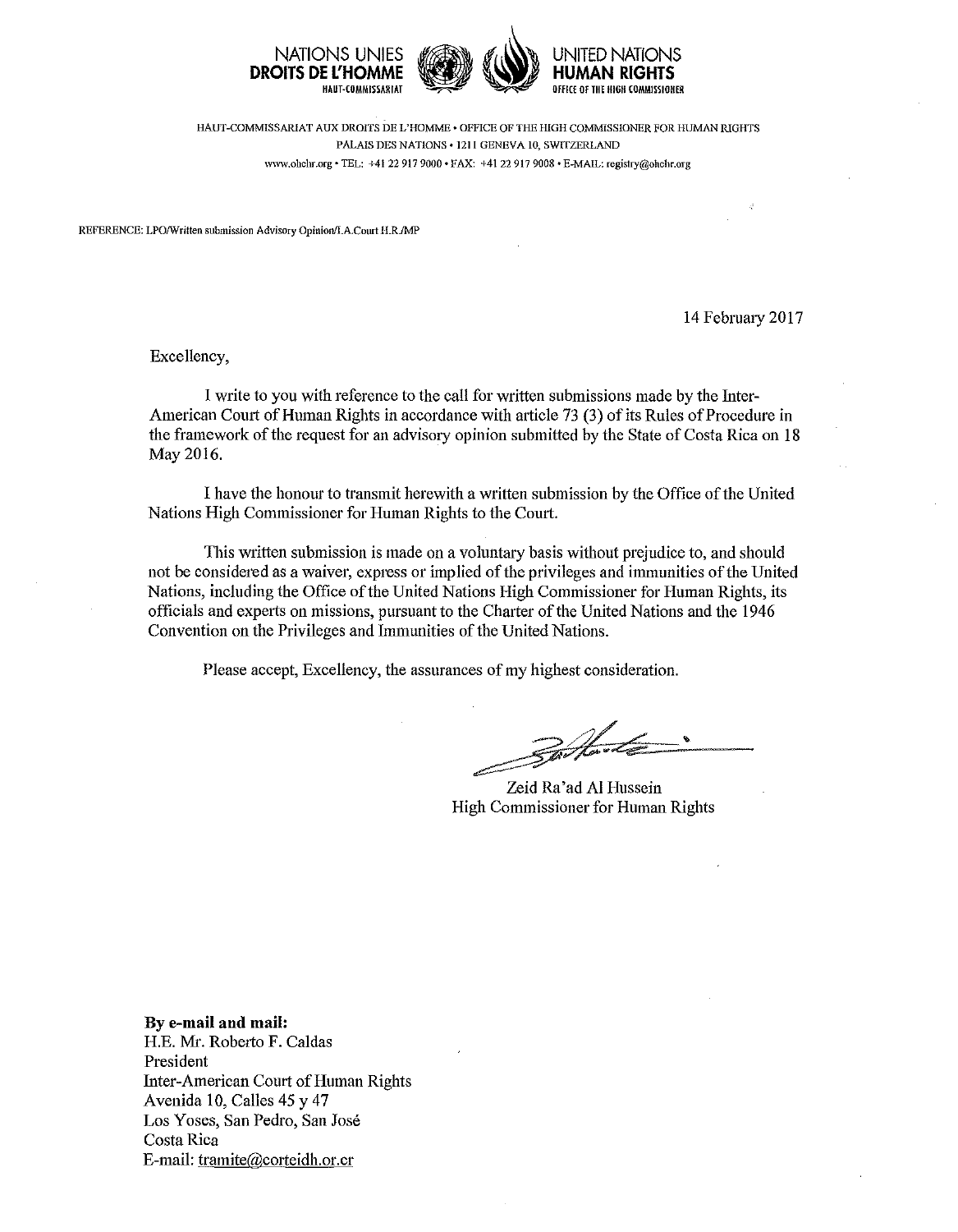### **Inter-American Court of Human Rights**

#### **\*\*\***

# **Request for an Advisory Opinion submitted by the State of Costa Rica to the Court on 18 May 2016**

**\*\*\***

**Written submission**  from the **Office of the United Nations High Commissioner for Human Rights<sup>1</sup>**

 $\overline{\phantom{a}}$ 

<sup>1</sup> This written submission is made on a voluntary basis without prejudice to, and should not be considered as a waiver, express or implied of the privileges and immunities of the United Nations, its officials and experts on missions, pursuant to the 1946 Convention on the Privileges and Immunities of the United Nations.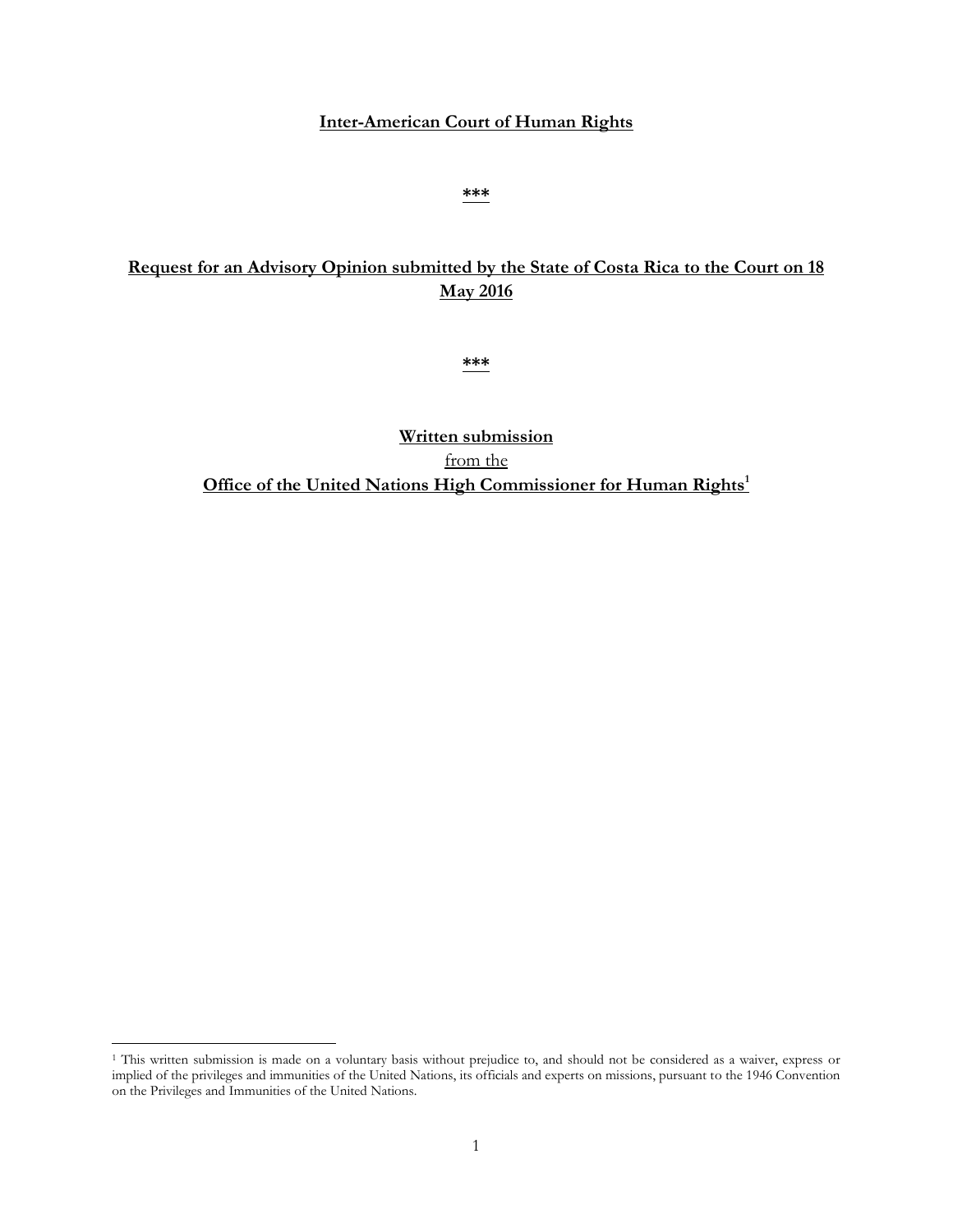### **Introduction**

On 18 May 2016, the State of Costa Rica submitted a request for an advisory opinion to the Inter-American Court of Human Rights (hereinafter "I/A Court H.R." and "the Court").<sup>2</sup> The request, made pursuant to Article 64 (1) and (2) of the Convention, inquired about:

- the protection provided by Articles 11(2), 18 and 24 in relation to Article 1 of the American Convention on Human Rights (hereinafter "the Convention") as regards recognition of a change in a person's name based on his or her gender identity;
- the compatibility of the practice consisting in applying article 54 of the Civil Code of the Republic of Costa Rica, Law No. 63 of September 28, 1887, to those persons who wish to change their name based on their gender identity, with Articles 11(2), 18 and 24 in relation to Article 1 of the Convention;
- the protection provided by Articles 11(2) and 24 in relation to Article 1 of the Convention to the recognition of patrimonial rights derived from a relationship between persons of the same sex.

In accordance with Article 73 (3) of its Rules of Procedure, the I/A Court H.R. has called for written submissions from interested actors with regard to the subject-matter.<sup>3</sup> The Office of the United Nations High Commissioner for Human Rights (hereinafter "OHCHR") is honored to submit this written contribution within the framework of the long-standing cooperation with the Inter-American System for the protection of human rights. This contribution provides an overview of international human rights standards that may be relevant in relation to (1) the legal recognition of gender identity and accessibility of name change based on the person's gender identity, and (2) legal recognition of same-sex couples and their children, and related patrimonial rights. It also provides examples of relevant recommendations of United Nations human rights mechanisms and of good State practices.

## **Protection of lesbian, gay, bisexual, transgender and intersex persons in the United Nations human rights system**

States are required under international human rights law to respect, protect and fulfil the human rights of all persons without discrimination of any kind. This is an immediate and cross-cutting obligation that is contained, inter alia, in the Universal Declaration of Human Rights (articles 2 and 7), the International Covenant on Civil and Political Rights (ICCPR, articles 2 (1) and 26), the International Covenant on Economic, Social and Cultural Rights (ICESCR, article 2), the Convention on the Rights of the Child (CRC, article 2), and the Convention on the Elimination of All Forms of Discrimination against Women (CEDAW, articles 1 and 2).

 $\overline{\phantom{a}}$ <sup>2</sup> For more details please refer to: http://www.corteidh.or.cr/docs/solicitudoc/solicitud 17\_05\_16\_esp.pdf.

<sup>&</sup>lt;sup>3</sup> For more details please refer to: http://www.corteidh.or.cr/cf/jurisprudencia2/observaciones\_oc.cfm?nId\_oc=1671.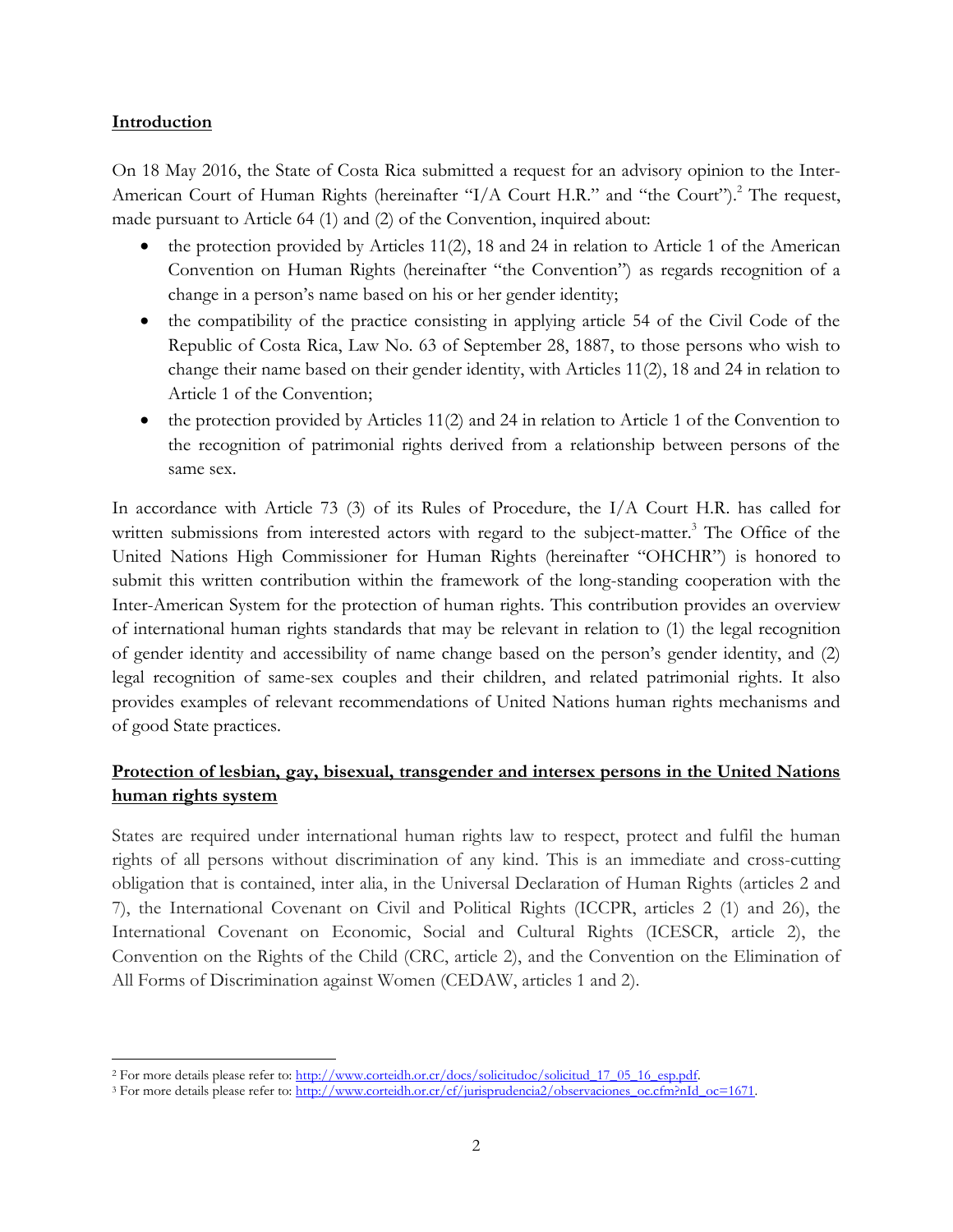In their jurisprudence, general comments and concluding observations, United Nations treaty bodies have consistently affirmed that sexual orientation and gender identity, like, for instance, race, sex, color or religion, are prohibited grounds for discrimination under international human rights law.<sup>4</sup>

United Nations human rights mechanisms have also expressed concern with regard to human rights violations based on gender expression and called on States to address these.<sup>5</sup>

United Nations treaty bodies and experts have also condemned human rights violations against intersex persons, including unnecessary surgery and other medical procedures on intersex children. They have held that such violations, as well as discrimination against intersex persons, are contrary to the obligations of States under international human rights law and should be prohibited.<sup>6</sup>

OHCHR has recommended States to take measures to legally prohibit discrimination on the grounds of sexual orientation, gender identity, gender expression and sex characteristics<sup>7</sup> and to include these grounds as protected characteristics in legislation on hate crimes and incitement to hatred or violence.<sup>8</sup>

The legal obligations of States with regard to the protection of the human rights of lesbian, gay, bisexual, transgender (LGBT) and intersex persons include:<sup>9</sup>

- protecting persons from violence;
- preventing torture and cruel, inhuman or degrading treatment or punishment;
- repealing discriminatory laws, including laws that criminalize homosexuality and so-called "cross-dressing";

l <sup>4</sup> Selected references: CRC/C/GC/15, para. 8; CRC/C/GC/13, paras. 60 and 72; CRC/C/RUS/CO/4-5, paras. 24-25, 55-56, 59-60; CRC/C/GAM/CO/2-3, paras. 29-30; CRC/C/AUS/CO/4, paras. 29-30; CRC/C/IRQ/CO/2-4, paras. 19-20; CRC/C/TZA/CO/3-5, paras. 56-57; CCPR/C/GC/35, paras. 3, 9; CCPR/C/GC/34, para. 26; CCPR/C/KGZ/CO/2, para. 9; CCPR/C/MWI/CO/1, para. 7; CCPR/C/KWT/CO/2, para. 30; CCPR/C/IRL/CO/3, para. 8; CCPR/C/IRL/CO/4, para. 7; CCPR/C/UKR/CO/7, para. 10; CCPR/C/PER/CO/5, para. 8; CCPR/C/GEO/CO/4, para. 8; CCPR/C/89/D/1361/2005 para 7.2, CCPR/C/106/D/1932/2010 para. 10.5, E/C.12/GC/20, paras. 7-11, 27, 32, 39; E/C.12/GC/22 paras. 9, 19, 23, 30, 40, 58, 59; E/C.12/IRN/CO/2, para. 7; E/C.12/IDN/CO/1, para. 6; E/C.12/BGR/CO/4-5, para. 17; E/C.12/SVK/CO/2, para. 10; E/C.12/PER/CO/2-4, para. 5; CAT/C/GC/2, paras. 15-19, 21; CAT/C/GC/3, para. 8, 32, 39; CAT/C/RUS/CO/5, para. 15; CAT/C/KGZ/CO/2, para. 19; CEDAW/C/GC/28, para. 18; CEDAW/C/UGA/CO/7, paras. 43-44; CEDAW/C/CRI/CO/5-6, paras. 40-41; CEDAW/C/NLD/CO/5, paras. 46-47; CEDAW/C/DEU/CO/6, para. 61; CEDAW/C/GUY/CO/7-8, paras. 22-23; CEDAW/C/KGZ/CO/4, paras. 9-10.

<sup>5</sup> Report of the High Commissioner for Human Rights on discrimination and violence against individuals based on their sexual orientation and gender identity (A/HRC/29/23), May 2015, para. 36; E/C.12/GC/22, paras. 23, 40; A/HRC/29/33/Add.1, paras. 86, 88, 111(q).

<sup>&</sup>lt;sup>6</sup> See joint statement on violence and harmful medical practices on intersex children and adults, 24 October 2016, http://www.ohchr.org/EN/NewsEvents/Pages/DisplayNews.aspx?NewsID=20739&LangID=E and CRC/C/CHE/CO/2-4, <http://www.ohchr.org/EN/NewsEvents/Pages/DisplayNews.aspx?NewsID=20739&LangID=E> paras. 42-43; CRC/C/IRL/CO/3-4, paras. 39-40; CAT/C/DNK/CO/6-7, paras. 42-43; CAT/C/CHE/CO/7, para. 20; E/C.12/GC/22, para. 59; CEDAW/C/FRA/CO/7-8, paras. 18-19; A/HRC/31/57, paras. 4-50, 68-69, 72; A/HRC/22/53, paras. 77-78, 88; A/HRC/32/32, paras. 85, 94; A/70/213, paras. 84-86, 111-112.

<sup>7</sup> OHCHR uses the term "sex characteristics" to refer to the ground of discrimination on the basis of which intersex people face human rights violations, while acknowledging that different terms are used by different States and in different contexts. <sup>8</sup>"Living Free and Equal", OHCHR, Geneva and New York, 2016, [http://www.ohchr.org/Documents/Publications/LivingFreeAndEqual.pdf,](http://www.ohchr.org/Documents/Publications/LivingFreeAndEqual.pdf) p. 30, 62.

<sup>9</sup> For an overview of the source of these legal obligations, see A/HRC/29/23, Section III.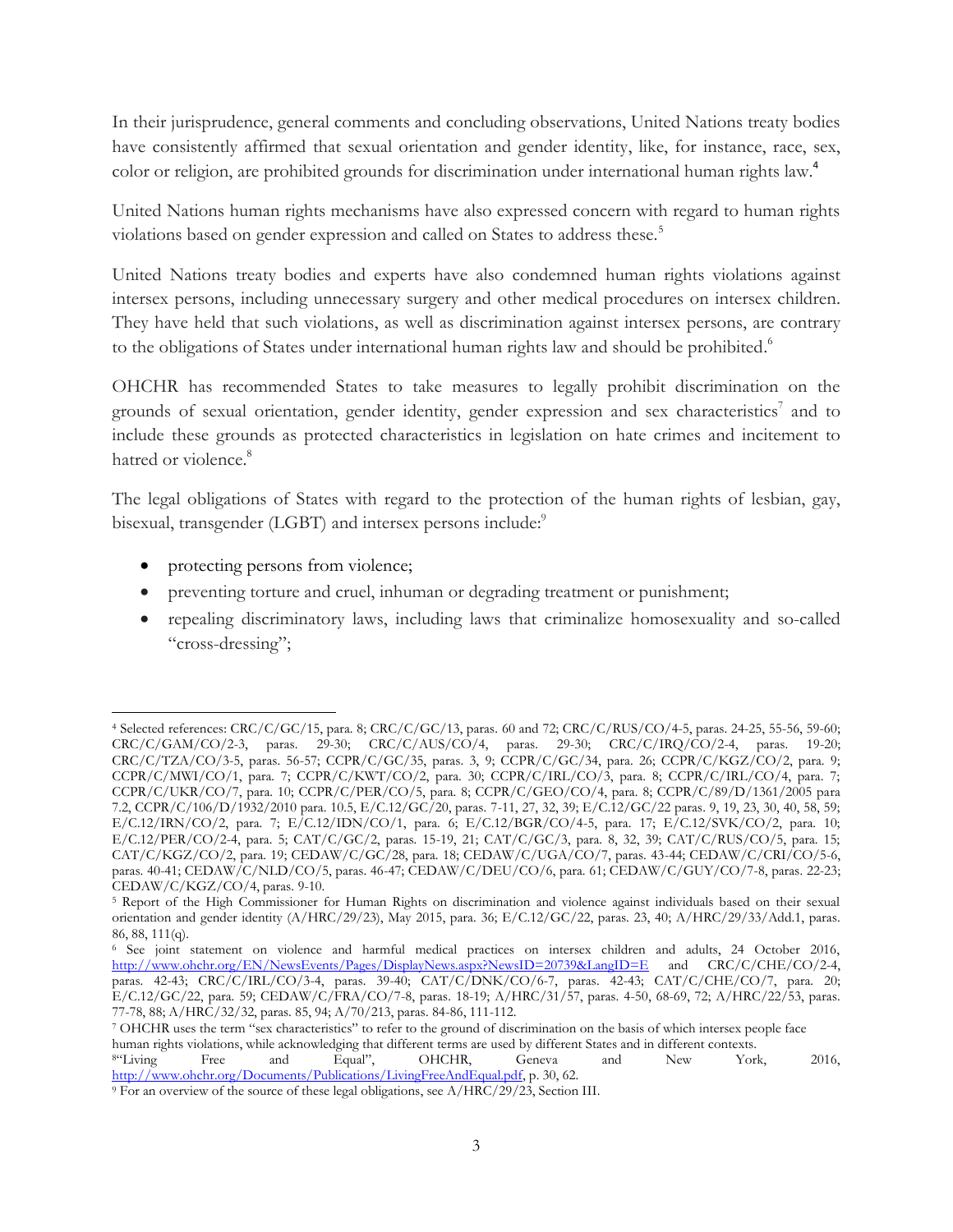- prohibiting and addressing discrimination based on sexual orientation and gender identity and discrimination against intersex persons;
- safeguarding freedom of expression, association and peaceful assembly of all LGBT and intersex persons.

# **International human rights standards and good practices regarding the legal recognition of gender identity**

Gender identity reflects a deeply felt and experienced sense of a person's own gender, and is an integral aspect of overall identity.<sup>10</sup> States should ensure that all people, including transgender people, have access to legal recognition of their gender identity on the basis of, inter alia, the rights to freedom from discrimination, equal protection of the law, privacy, identity and freedom of expression.<sup>11</sup>

Legal recognition of gender identity, including of transgender persons, is, furthermore, critical for the fulfillment of their other human rights, including protection from violence, torture and ill treatment, rights to health, education, employment, housing and access to social security, as well as freedom of expression, peaceful assembly and association.<sup>12</sup>

The lack of legal recognition of their gender identity can contribute to reinforcing and perpetuating discriminatory attitudes towards transgender people, including denial of their identity. As such, it can increase their vulnerability to hate crimes. United Nations human rights mechanisms continue to receive reports of transphobic violence committed in all regions, including physical violence (such as murder, beatings, kidnapping and sexual assault) and psychological violence (such as threats, coercion and the arbitrary deprivation of liberty, including forced psychiatric incarceration).<sup>13</sup> These attacks constitute a form of gender-based violence, driven by a desire to punish individuals whose appearance or behaviour seem to challenge gender stereotypes.<sup>14</sup>

Lack of recognition can further act as an obstacle to reporting violence. As recorded by UN human rights mechanisms, transgender persons have been subjected to harassment, humiliation, abuse or arrest upon attempting to report the attacks and seek police protection, based on, inter alia, the fact that their gender identity was not recognised in their official documents.<sup>15</sup> Lack of recognition of their gender identity may also lead to violations of their human rights in other contexts, including torture and ill treatment in medical and detention settings;<sup>16</sup> sexual violence;<sup>17</sup> denial of the right to

l <sup>10</sup> "Living Free and Equal", p. 18.

<sup>11</sup> CCPR/C/IRL/CO/3, para. 8; CCPR/C/UKR/CO/7, para. 10; CEDAW/C/BEL/CO/7, paras 44-45; CRC/C/GC/20, para. 34; A/HRC/14/22/Add.2.: Kyrgyzstan, para 92; "Living Free and Equal", p. 86-87, 94.

<sup>&</sup>lt;sup>12</sup> "Living Free and Equal", p. 94.

<sup>13</sup> A/HRC/29/23, para. 21; CCPR/C/VEN/CO/4, para. 8; CAT/C/KWT/CO/2, para. 25; CAT/C/KGZ/CO/2, para. 19; CCPR/C/UKR/CO/7, para. 10; CCPR/C/SUR/CO/3, para. 27.

<sup>14</sup> A/HRC/29/23, para. 21.

<sup>15</sup> A/HRC/29/33/Add.1, para. 86; CCPR/C/SUR/CO/3, paras. 27-28; OHCHR Press Briefing Note, 14 July 2015.

<sup>16</sup> A/HRC/29/23, paras. 34-38, 54.

<sup>17</sup> *Ibid*, para. 54.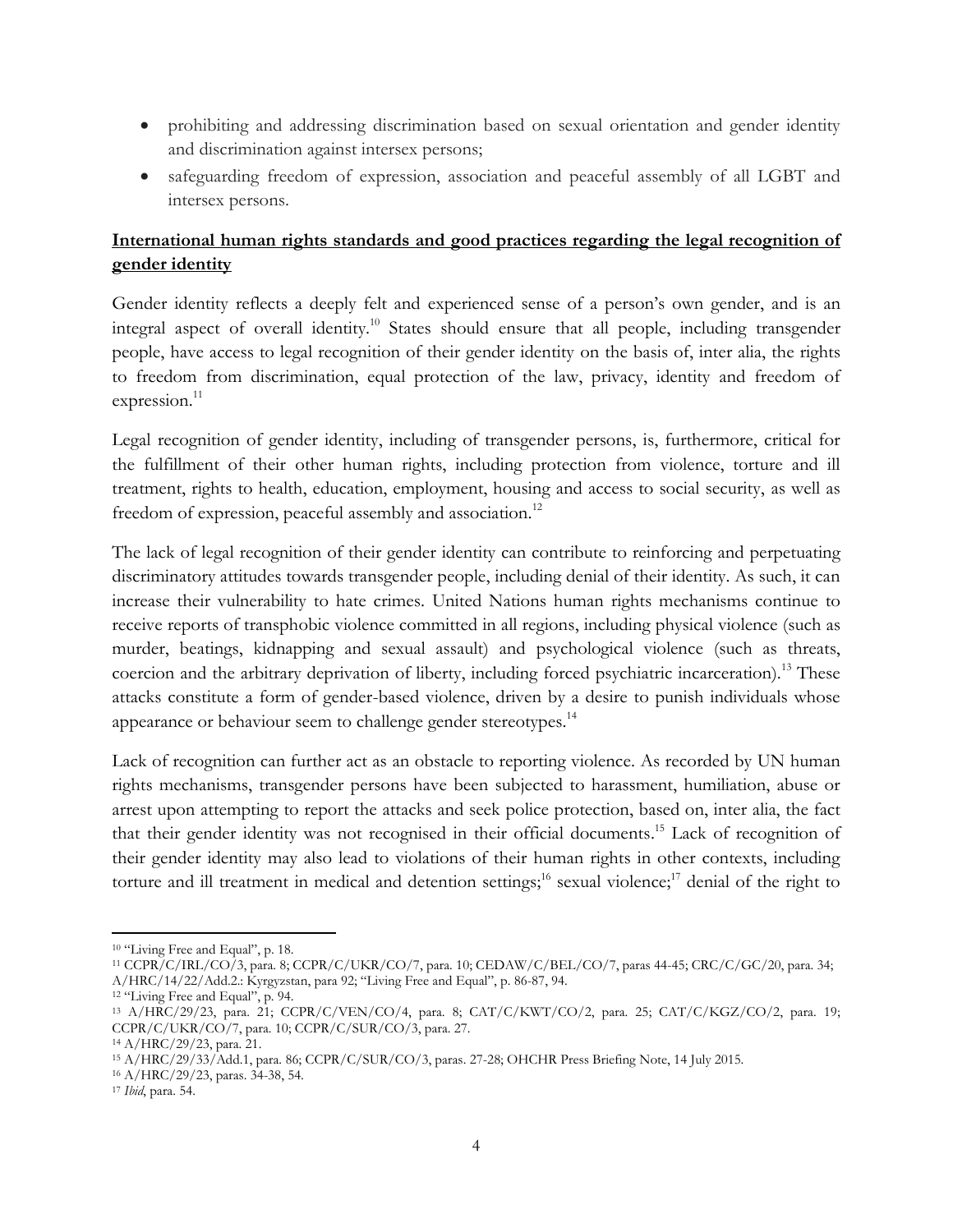health;<sup>18</sup> discrimination, exclusion and bullying in education contexts;<sup>19</sup> discrimination in employment, housing and access to social security, as well as restrictions on their rights to freedom of expression, peaceful assembly and association.<sup>20</sup>

United Nations human rights mechanisms have also recorded incidents of transgender persons facing exclusion, denial of access, verbal harassment, physical abuse and even arrest when using sexsegregated bathrooms, based on, inter alia, their appearance and the fact that their gender identity was not recognised. 21

As highlighted in the 2015 report of the High Commissioner for Human Rights on discrimination and violence against individuals based on their sexual orientation and gender identity to the United Nations Human Rights Council, "in spite of recent advances in several countries, transgender persons are generally still unable to obtain legal recognition of their preferred gender, including a change in recorded sex and first name on State-issued identity documents."<sup>22</sup>

OHCHR and United Nations human rights mechanisms, including the Human Rights Committee, the Committee on the Elimination of Discrimination against Women, the Committee against Torture, the Committee on Economic, Social and Cultural Rights and the Special Rapporteur on torture and other cruel, inhuman or degrading treatment or punishment, have stressed that in order to fulfill international human rights obligations, States should respect the physical and psychological integrity of transgender persons by legally recognizing self-identified gender without abusive requirements that may further violate human rights, including requirements for applicants to be unmarried or subjected to forced, coerced or otherwise involuntary sterilization, gender reassignment, treatment, medical diagnosis and other medical procedures.<sup>23</sup>

On the basis of the legal obligation of non-discrimination, the recommendations by United Nations Human Rights mechanisms,<sup>24</sup> and a survey of international good practices, OHCHR recommends that the process of recognition should:<sup>25</sup>

- be based on self-definition by the applicant;
- be a simple administrative process;

 $\overline{\phantom{a}}$ <sup>18</sup> UNDP, Discussion Paper on Transgender Health & Human Rights, 2014.

<sup>19</sup> UNESCO, Out in the open: Education sector responses to violence based on Sexual Orientation and Gender Identity/Expression (2016).

<sup>20</sup> A/HRC/29/23, paras. 60-62.

<sup>21</sup> Report of the Special Rapporteur on the human right to safe drinking water and sanitation on stigma and the realization of the human rights to water and sanitation (A/HRC/21/42), 2 July 2012.

<sup>22</sup> A/HRC/29/23, para. 69.

<sup>23</sup> *Ibid*, para.79 (i); "Living Free and Equal", p. 94-96; CCPR/C/IRL/CO/3, para. 8; CCPR/C/IRL/CO/4, para. 7; CCPR/C/UKR/CO/7, para. 10; CEDAW/C/NLD/CO/5, paras. 46-47; CCPR/C/KOR/CO/4, paras. 14-15; CAT/C/CHN-HKG/CO/5, para. 29(a); A/HRC/22/53, paras. 78, 88; E/C.12/GC/22, para. 58; Eliminating forced, coercive and otherwise involuntary sterilization, UN Interagency Statement, May 2014; Joint statement of UN and regional human rights mechanisms on the rights of young LGBT and intersex people, 13 May 2015, [http://www.ohchr.org/EN/NewsEvents/Pages/DisplayNews.aspx?NewsID=15941&LangID=E.](http://www.ohchr.org/EN/NewsEvents/Pages/DisplayNews.aspx?NewsID=15941&LangID=E) <sup>24</sup> *Ibid*.

<sup>25</sup> "Living Free and Equal", p. 94-5.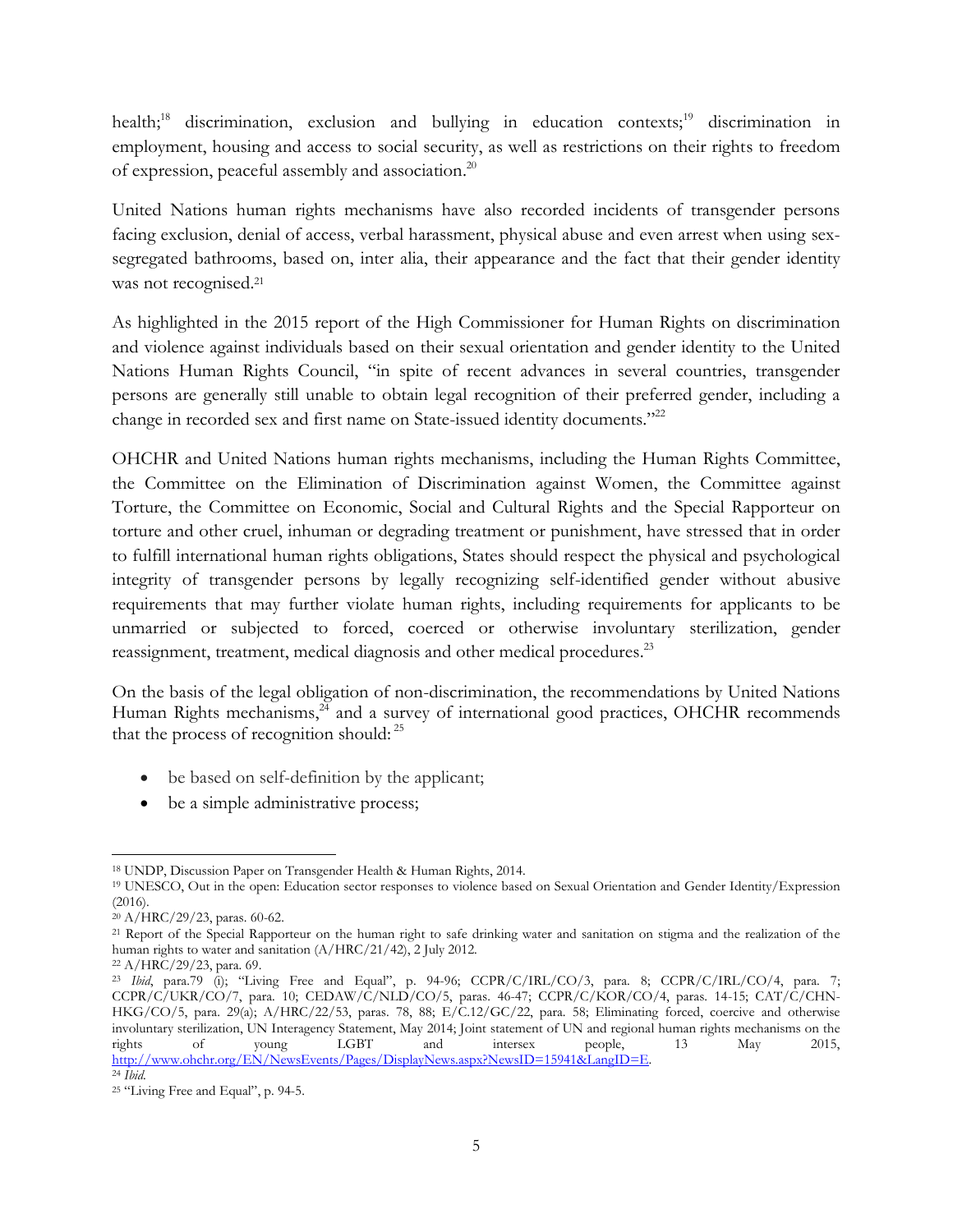- not require applicants to fulfill abusive requirements including presenting medical certifications, undergoing surgery, treatment, sterilization or divorce;
- acknowledge and recognize non-binary identities, such as gender identities that are neither "man" nor "woman";<sup>26</sup>
- ensure that minors have access to recognition of their gender identity. Safeguards for minors should not be discriminatory or disproportionate, and should respect the rights enshrined in the Convention on the Rights of the Child.

OHCHR has further recommended that State officials receive training on respectful, nondiscriminatory treatment of transgender persons, even when they have not obtained legal recognition of their gender identity. The latter is particularly important in relation to access to public services and health care, as well as in the context of detention and contact with law enforcement officials.<sup>27</sup>

In relation to questions 1, 1.1 and 1.2 on pages 7 and 8 of the request for an advisory opinion submitted by Costa Rica, results of the research carried out by OHCHR on measures taken by States to implement United Nations recommendations on legal recognition of gender identity highlight that an administrative process based on self-identification and without the above-mentioned abusive requirements is best practice in ensuring effective fulfillment of this right.<sup>28</sup> It is important to note that judicial procedures may create significant additional barriers to accessing legal recognition of gender identity, unnecessarily prolong the process and create additional financial burdens. The judicialization of the process of legal recognition of gender identity may constitute a disproportionate and unnecessary intrusion into the exercise of the rights to freedom from discrimination, equal protection of the law, privacy, identity and freedom of expression by transgender persons, particularly where a judge is asked to determine the validity of a person's gender identity, which is a deeply personal and intimate matter. Pre-existing procedures for name change on official documentation may not constitute the most adequate or effective way to access legal recognition of gender identity, especially as they usually do not contemplate a change in gender marker on official documents and may involve court proceedings, present other obstacles or otherwise be particularly burdensome for transgender persons to access. Given the specificity of legal recognition of gender identity and the complexity of its implications, some countries have chosen to adopt specific legislation on legal recognition of gender identity,<sup>29</sup> separate from legislation on change of name.

The results of the survey carried out by OHCHR highlights several good practices. For instance, the explicit inclusion of gender identity and gender expression in constitutional non-discrimination

 $\overline{\phantom{a}}$ <sup>26</sup> *Ibid*, p. 97-98

<sup>27</sup> *Ibid*, p. 121.

<sup>28</sup> *Ibid*, p. 94-96.

<sup>29</sup> For example, Argentina Ley 26.743, Identidad de Género (2012); Denmark Legislative Amendment to the Civil Registration System, L182, 11 June 2014; Ireland Gender Recognition Act 2015; Malta Gender Identity, Gender Expression and Sex Characteristics Act (2015); and Norway Lov om endring av juridisk kjønn, Prop. 74 L (2015-2016), Innst. 315 L (2015-2016), Lovvedtak 71 (2015-2016).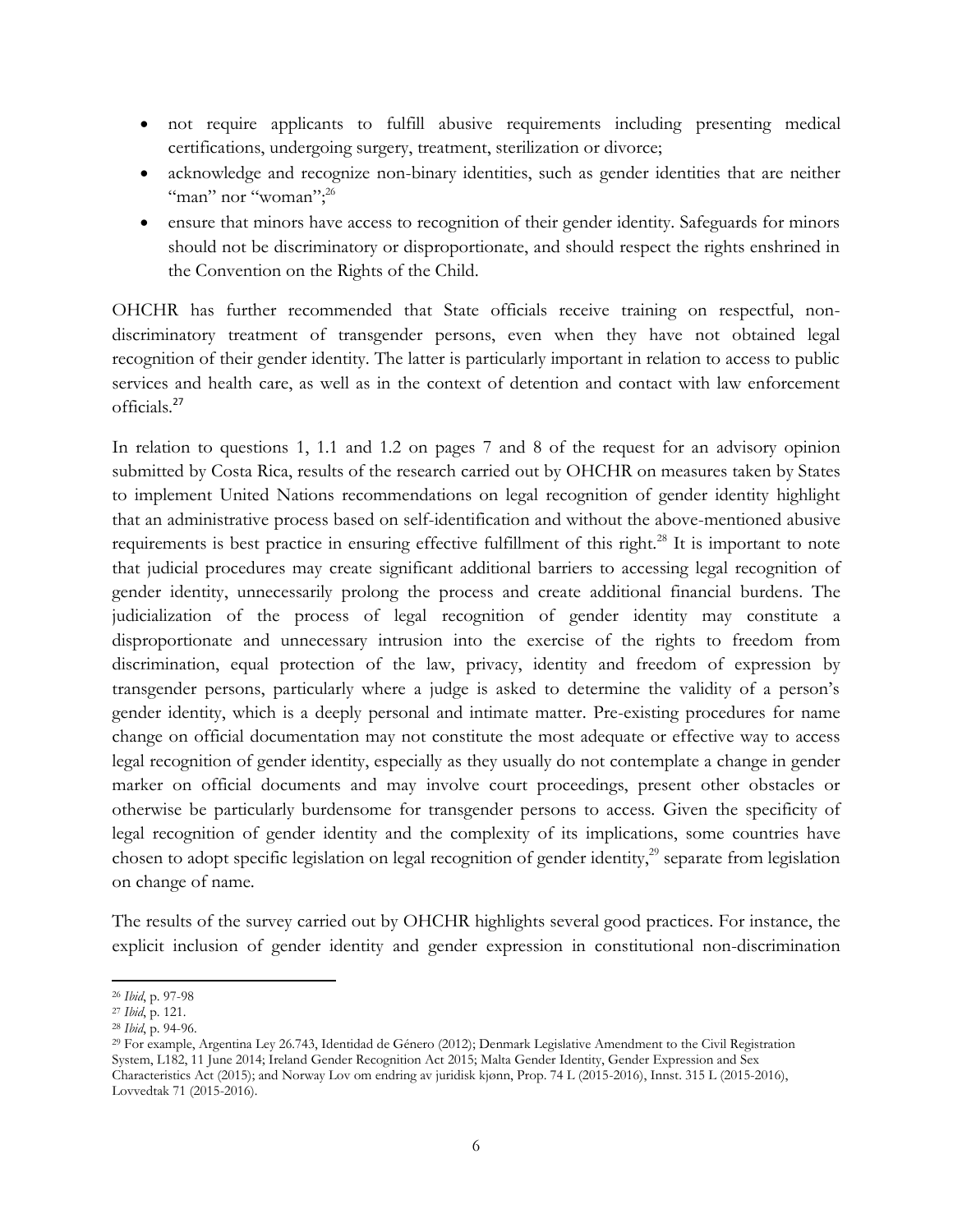provisions represents an important protective measure by enshrining protection in the basic law of a country, thereby guiding other laws, public policies and the work of the authorities in relation to the human rights of transgender persons, including legal recognition of gender identity. <sup>30</sup> The Constitution of Fiji includes gender identity and gender expression as protected grounds.<sup>31</sup> The Constitutions of Bolivia and Malta explicitly include gender identity as a non-discrimination ground.<sup>32</sup>

Several States have also adopted specific laws on legal recognition of gender identity. In 2012, Argentina adopted a pioneering law enshrining the right of all individuals to recognition of their gender identity, and to respect of their identity by others.<sup>33</sup> It establishes a simple and free administrative process for modification of name and sex markers on official documents through the Civil Registry, and prohibits authorities from requiring persons to undergo surgery or psychological or medical treatment to obtain such recognition.<sup>34</sup> It also enshrines the right to be treated with dignity, and stipulates that all public and private actors must respect a person's gender identity, including their self-identified name, regardless of whether it is in conformity with the information on their national identity document.<sup>35</sup> The law stipulates that no existing rights or obligations are to be affected by such changes, including those relating to family law, such as adoption.<sup>36</sup> The law also establishes measures to protect the privacy of the individuals concerned.<sup>37</sup> In addition, this law establishes the right for minors to have their gender identity legally recognized through their legal representative, on the condition of express consent of the minor and taking into account the provisions of the Convention on the Rights of the Child.<sup>38</sup>

Similarly in 2015, Malta adopted the "Gender Identity, Gender Expression and Sex Characteristics Act", which establishes the right to a quick, transparent and accessible procedure for the recognition of a person's gender identity based on self- identification.<sup>39</sup> In 2014, the Supreme Court of India rendered a seminal judgment, which held that denial of recognition of gender identity breached constitutional rights of equal protection of the law and to dignity.<sup>40</sup> In Colombia, a  $2015$ Government decree has allowed persons to modify their sex marker in the Civil Registry on the basis of a simple sworn declaration.<sup>41</sup> The Government of the Federal District of Mexico City has

 $\overline{\phantom{a}}$ 

<sup>&</sup>lt;sup>30</sup> "Living Free and Equal", chapter 4.2.

<sup>31</sup> *Ibid*, p. 62.

<sup>32</sup> *Ibid.*

<sup>33</sup> *Ibid*, p. 114-115; Ley 26.743, Identidad de Género (2012). The law also establishes the right of all adults to access, should they wish to, partial or comprehensive hormonal treatment and surgery to adjust their bodies, in line with their gender identity, as part of their right to comprehensive health, and on the basis of their informed consent. No-one is required to undergo such procedures in order to obtain recognition of their gender identity. The law also explicitly rejects a link between surgery and hormonal treatment, so that individuals may access, should they wish to, hormonal treatment only. Such procedures are mandated to be included in the basic national public health insurance scheme.

<sup>34</sup> *Ibid.*

<sup>35</sup> *Ibid.*

<sup>36</sup> *Ibid.*

<sup>37</sup> *Ibid.* <sup>38</sup> *Ibid.*

<sup>39</sup> "Living Free and Equal", p. 50.

<sup>40</sup> "Living Free and Equal", p. 80-81; Supreme Court of India, *National Legal Services Authority v Union of India and others*, 15 April 2014.

<sup>41</sup> "Living Free and Equal," p. 96; Ministerio de Justicia y del Derecho, Decreto 1227, 4 June 2015.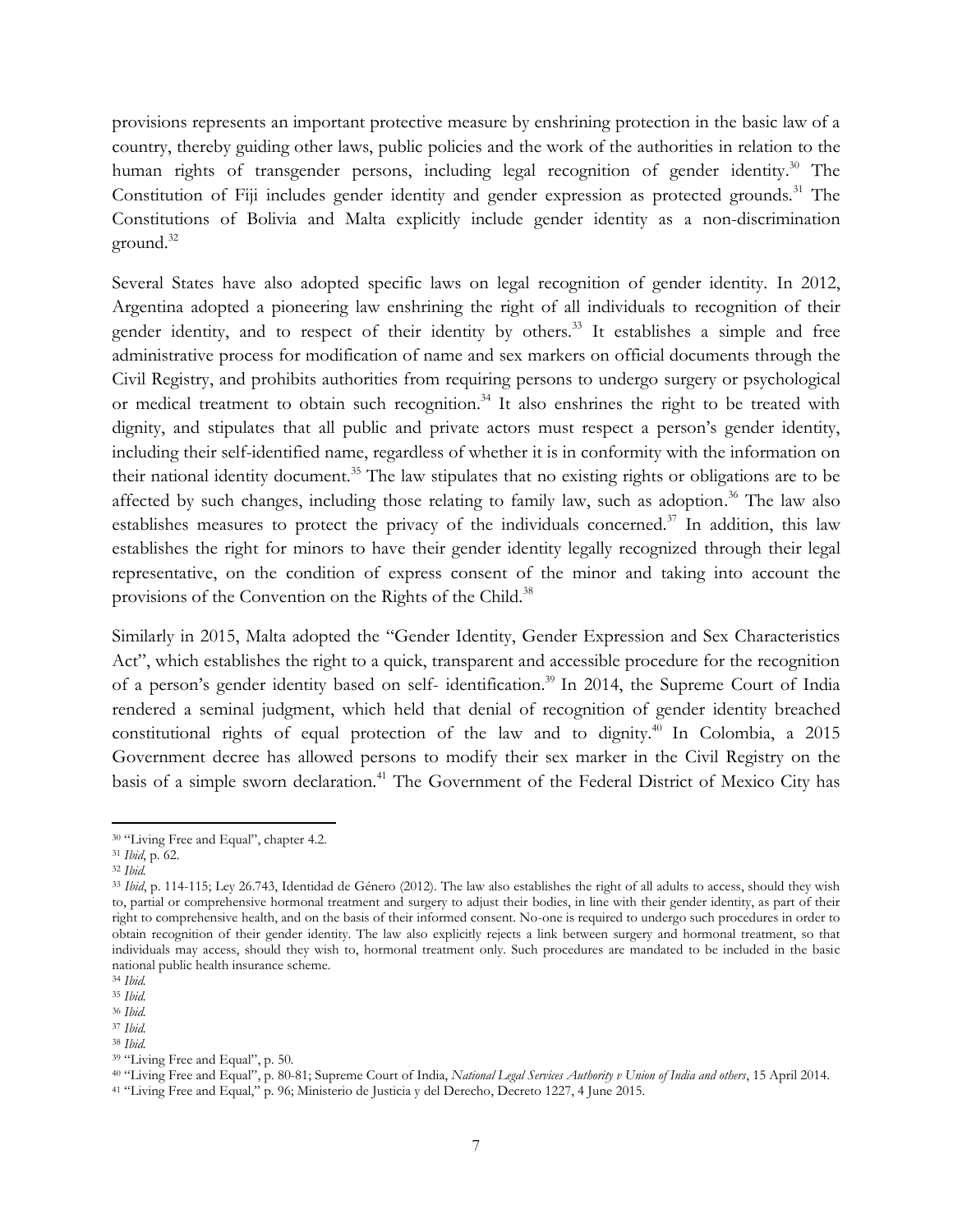adopted a decree on legal recognition of gender identity based on a simple administrative declaration.<sup>42</sup>

In addition to legal reform, targeted policy and support measures are required for effective access to legal recognition of gender identity. In 2011, having identified that transgender persons lacked awareness of the procedure and were facing difficulties linked to travel costs, costs of obtaining documentation and lack of access to trained legal aid professionals in exercising their rights under the Law on Gender Identity, the Ministry of Social Development of Uruguay developed a programme to guide them through the process of changing their name on official documents and to provide direct support to overcoming obstacles.<sup>43</sup>

### **International human rights standards and good practices regarding legal recognition of same-sex couples and their children, and related patrimonial rights**

States have an obligation to ensure that laws, policies and programmes executed by State authorities do not discriminate against individuals. They also have an obligation to address discriminatory practices, including by private actors, and to take action to prevent and eliminate the conditions and attitudes that contribute to *de jure* or *de facto* discrimination.<sup>44</sup>

The lack of official recognition of same-sex relationships and the absence of legal prohibition on discrimination makes it possible for public bodies and private actors, including health care providers and insurance companies, to treat same-sex partners and their children unfairly.<sup>45</sup>

Discrimination against same-sex couples with regard to rights and benefits, including inheritance, has been found to violate obligations of States under United Nations human rights treaties.<sup>46</sup> For example, in the case *X vs. Colombia*, the United Nations Human Rights Committee concluded that by denying a life partner in a same-sex couple pension rights on the basis of their sexual orientation, Colombia had violated the right to equality and non-discrimination enshrined in Article 26 of the International Covenant on Civil and Political Rights.<sup>47</sup>

The United Nations Committee on Economic, Social and Cultural Rights has called upon States to provide for legal recognition of same-sex couples. It has based this recommendation to States on the basis of their obligations under Articles 2 and 10 of the International Covenant on Economic, Social and Cultural Rights (ICESCR), which stipulate, respectively, that States should "undertake to guarantee that the rights enunciated in the present Covenant will be exercised without discrimination of any kind as to race, colour, sex, language, religion, political or other opinion, national or social

 $\overline{\phantom{a}}$ <sup>42</sup> "Living Free and Equal," p. 96; Gobierno del Distrito Federal, Decreto por el que se reforman y adicionan diversas disposiciones del Código Civil para el Distrito Federal y del Código de Procedimientos Civiles para el Distrito Federal, 18 December 2014.

<sup>43</sup> "Living Free and Equal", p. 82-83. Uruguay, Ministerio de Desarollo Social, Diversidad sexual en Uruguay – Las políticas de inclusión social para personas LGBT del Ministerio de Desarrollo Social (2010-2014) Informe Final, December 2014 (https://issuu.com/dnpsmides/docs/15.02 - diversidad sexual en urugua).

<sup>44</sup> A/HRC/29/23, para. 41. <sup>45</sup> *Ibid*, para. 68.

<sup>46</sup> See CCPR/C/78/D/941/2000. See also CCPR/C/CHN/HKG/CO/3, para. 23.

<sup>47</sup> See CCPR/C/89/D/1361/2005.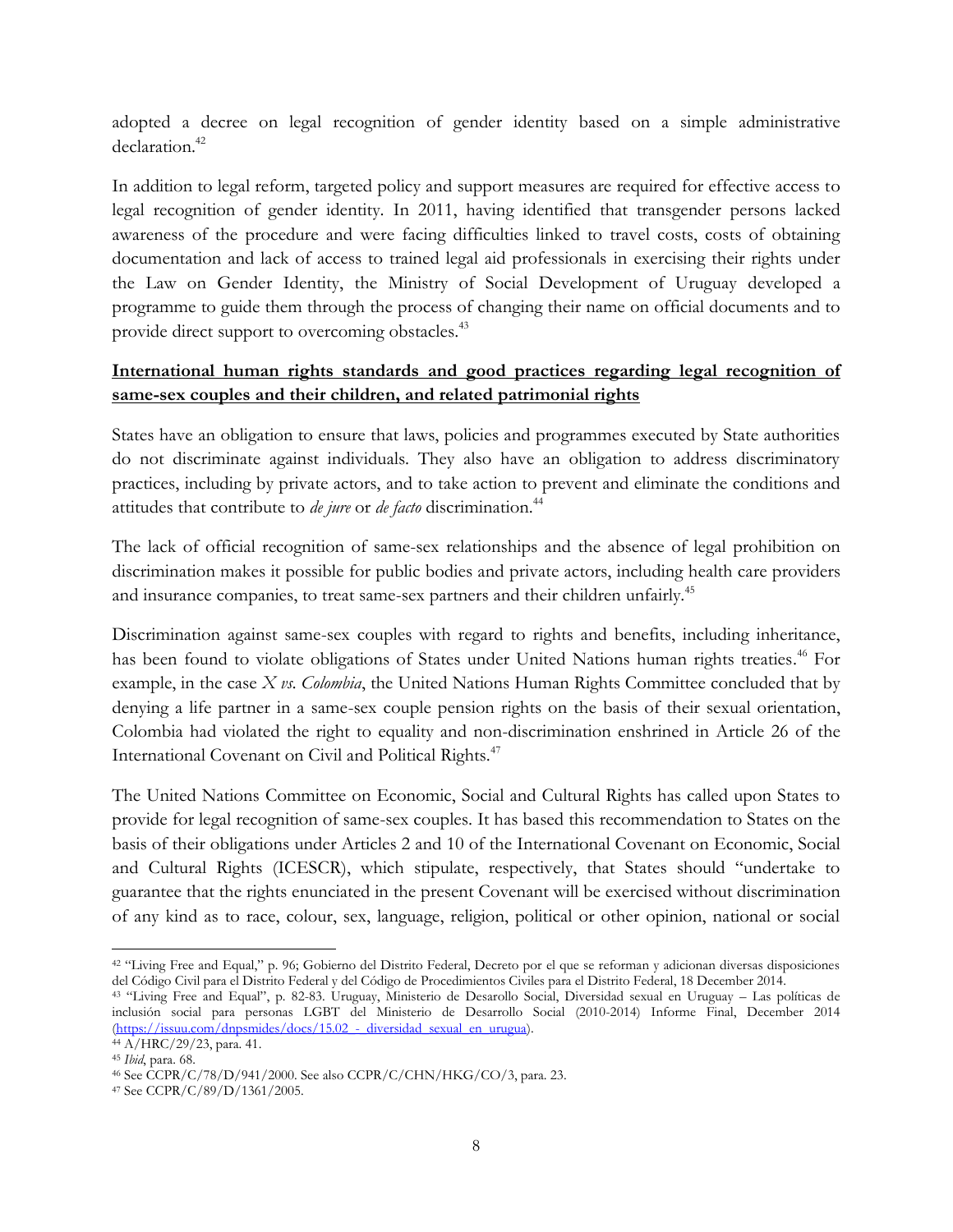origin, property, birth or other status" and that the "widest possible protection and assistance should be accorded to the family, which is the natural and fundamental group unit of society, particularly for its establishment and while it is responsible for the care and education of dependent children."<sup>48</sup> The Committee has clarified that "other status" includes sexual orientation and gender identity, in line with the interpretation of other UN human rights treaty bodies of the obligation of States under international human rights law to protect persons from discrimination.<sup>49</sup>

In this respect, it is important to emphasize that international human rights law makes no prescription with regards to the definition of the family. Under international human rights law, it is the State's duty to protect and provide assistance to the family, including care and education of children. The Committee on the Rights of the Child has emphasized that a variety of arrangements can provide for young children's care, nurturance and development, and that family patterns are variable and changing in many regions, with an overall trend towards greater diversity in family size, parental roles and arrangements for bringing up children.<sup>50</sup>

In addition, both the Committee on the Rights of the Child and the I/A Court H.R. have rejected arguments, frequently aired in discussions in relation to legal recognition of same-sex couples and families, that seek to justify discriminatory measures in relation to characteristics of families on the basis of the best interests of the child.<sup>51</sup> The Committee on the Rights of the Child has emphasized that discrimination on the basis of the sexual orientation and gender identity of the child or the child's parents or legal guardians is prohibited under Article 2 the Convention.<sup>52</sup>

The United Nations Children's Fund, the Committee on the Rights of the Child and regional bodies, including the Inter-American Court of Human Rights, have expressed concern over discrimination against children of same-sex couples and the lack of legal protection extended to them.<sup>53</sup> United Nations Human Rights mechanisms have urged States to provide legal recognition to same-sex couples and their children, and to ensure that same-sex couples are not discriminated against, including with regard to benefits and patrimonial rights such as those related to pensions, taxation and inheritance.<sup>54</sup>

The High Commissioner for Human Rights has also recommended that States should address discrimination by "providing legal recognition to same-sex couples and their children, ensuring that

 $\overline{\phantom{a}}$ <sup>48</sup> International Covenant on Economic, Social and Cultural Rights, Article 10; E/C.12/BGR/CO/4-5, para. 17; E/C.12/SVK/CO/2, para. 10.

<sup>49</sup> E/C.12/GC/20, paras. 7-11, 27, 32, 39; E/C.12/GC/22 paras. 9, 19, 23, 30, 40, 58, 59. See also the section "Protection of LGBT and intersex persons in the United Nations human rights system "

<sup>50</sup> CRC/C/GC/7/Rev.1, paras 15, 19.

<sup>51</sup> CRC/C/GC/14, para. 34, Inter-American Court of Human Rights, *Atala Riffo and Daughters v. Chile*, Serie C. No. 239, 24 February 2012, paras. 108-111, 127.

<sup>52</sup> CRC/C/GC/15, para. 8.

<sup>53</sup> See, *inter alia*, A/HRC/29/23, paras. 67-68; CRC/C/GC/15, para. 8; CRC/C/GAM/CO/2-3, paras. 29-30; "Eliminating discrimination against children and parents based on sexual orientation and/or gender identity", UNICEF, position paper no.9, 2014 [\(https://www.unicef.org/videoaudio/PDFs/Current\\_Issues\\_Paper-\\_Sexual\\_Identification\\_Gender\\_Identity.pdf\)](https://www.unicef.org/videoaudio/PDFs/Current_Issues_Paper-_Sexual_Identification_Gender_Identity.pdf); Inter-American Court of Human Rights, *Atala Riffo and Daughters v. Chile*, Serie C. No. 239, 24 February 2012.

<sup>54</sup> See E/C.12/BGR/CO/4-5, para. 17; E/C.12/SVK/CO/2, para. 10; CCPR/C/JPN/CO/5, para. 29; CRC/C/GC/15, para. 8;  $CCPR/C/IRL/CO/3$ , para. 8.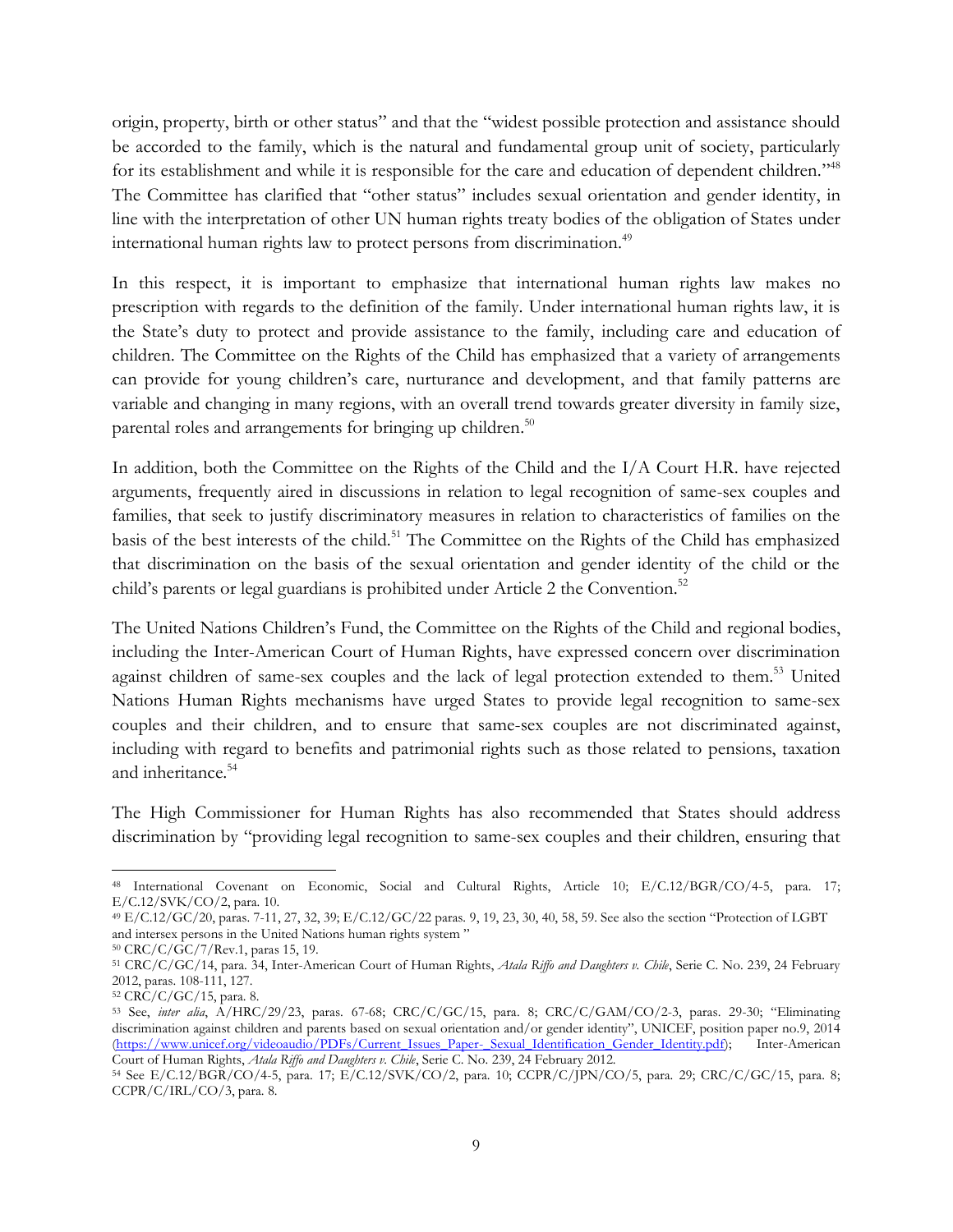benefits traditionally accorded married partners – including those related to benefits, pensions, and taxation and inheritance – are accorded on a non-discriminatory basis"**.** 55

Legal recognition of the relationship of same-sex couples may take various forms, ranging from civil unions and civil partnerships to marriage. It is up to the State to determine the form of recognition, but whatever form is chosen, there should be no difference in treatment between same-sex and different-sex couples.<sup>56</sup> The United Nations Human Rights Committee has welcomed the legal recognition of same-sex marriage by States, as have the United Nations Secretary-General and High Commissioner for Human Rights. 57

In States where civil unions are available to same-sex couples in lieu of marriage, the benefits and entitlements associated with such unions should be equivalent to those associated with marriage.<sup>58</sup> Where unmarried heterosexual couples are entitled to certain benefits, those same benefits should be extended to unmarried same-sex couples.<sup>59</sup>

In the context of the legal recognition of relationships between same-sex couples, it is important that States also legally recognize the gender identity of transgender persons, and comply with their obligation to protect persons from discrimination on the basis of gender identity.<sup>60</sup> In this regard, States should remove all restrictions to the recognition of relationships of transgender persons. Legislation and procedures regulating marriage and civil unions should recognize the self-identified gender identity of transgender persons and not be based on the sex assigned to a person at birth.<sup>61</sup> For instance, New Zealand has adopted an open definition of marriage as "the union of two persons, regardless of their sex, sexual orientation, or gender identity".<sup>62</sup> States should also remove requirements of divorce or being single from laws on legal recognition of gender identity.<sup>63</sup>

States should further remove discriminatory restrictions in relation to parenting and adoption by same-sex couples.<sup>64</sup> This is particularly important in relation to the legal recognition of the ties between children and same-sex parents. In absence of such recognition, children in such families may be left unprotected and without effective access to their patrimonial rights, including inheritance, in case of death or injury of one or both of their parents. The European Court of Human Rights has recognized that same-sex relationships and the relationship between a same-sex

 $\overline{\phantom{a}}$ 

<sup>55</sup> A/HRC/29/23, para. 79 (h).

<sup>56</sup> "Living Free and Equal", p. 75.

<sup>57</sup> See, *inter alia*, CCPR/C/FRA/CO/5, para. 3(e); CCPR/C/CAN/CO/6, para.3(b); CCPR/C/GBR/CO/7, para. 3(f); CCPR/C/NZL/CO/6, para. 3(g); A/HRC/29/23, paras. 3, 73; and statement by the UN Secretary-General at the UN Free & Equal Lunch, 26 June 2015 [\(https://www.un.org/sg/en/content/sg/statement/2015-06-26/secretary-general-remarks-un-free-equal-lunch](https://www.un.org/sg/en/content/sg/statement/2015-06-26/secretary-general-remarks-un-free-equal-lunch-delivered)[delivered\)](https://www.un.org/sg/en/content/sg/statement/2015-06-26/secretary-general-remarks-un-free-equal-lunch-delivered).

<sup>58</sup> "Living Free and Equal", p. 75; CCPR/C/IRL/CO/3, para. 8.

<sup>59</sup> See CCPR/C/CHN/HKG/CO/3, para. 23; CCPR/C/78/D/941/2000, para. 10.4; CCPR/C/JPN/CO/5, para. 29; CEDAW/C/SRB/CO/2-3, para. 39(d); see also European Court of Human Rights, Vallianatos and others v. Greece, applications 29381/09 and 32684/09, 7 November 2013, paras. 79-81.

<sup>60</sup> "Living Free and Equal," p. 76.

<sup>61</sup> *Ibid*, p. 76.

<sup>62</sup> New Zealand, Marriage Act 1955, as amended by Legislation Act 2012, <http://www.legislation.govt.nz/act/public/1955/0092/latest/DLM292028.html>

<sup>63</sup> See section on "International human rights standards and good practices regarding the legal recognition of gender identity".

<sup>64</sup> "Living Free and Equal", p. 75, 122.